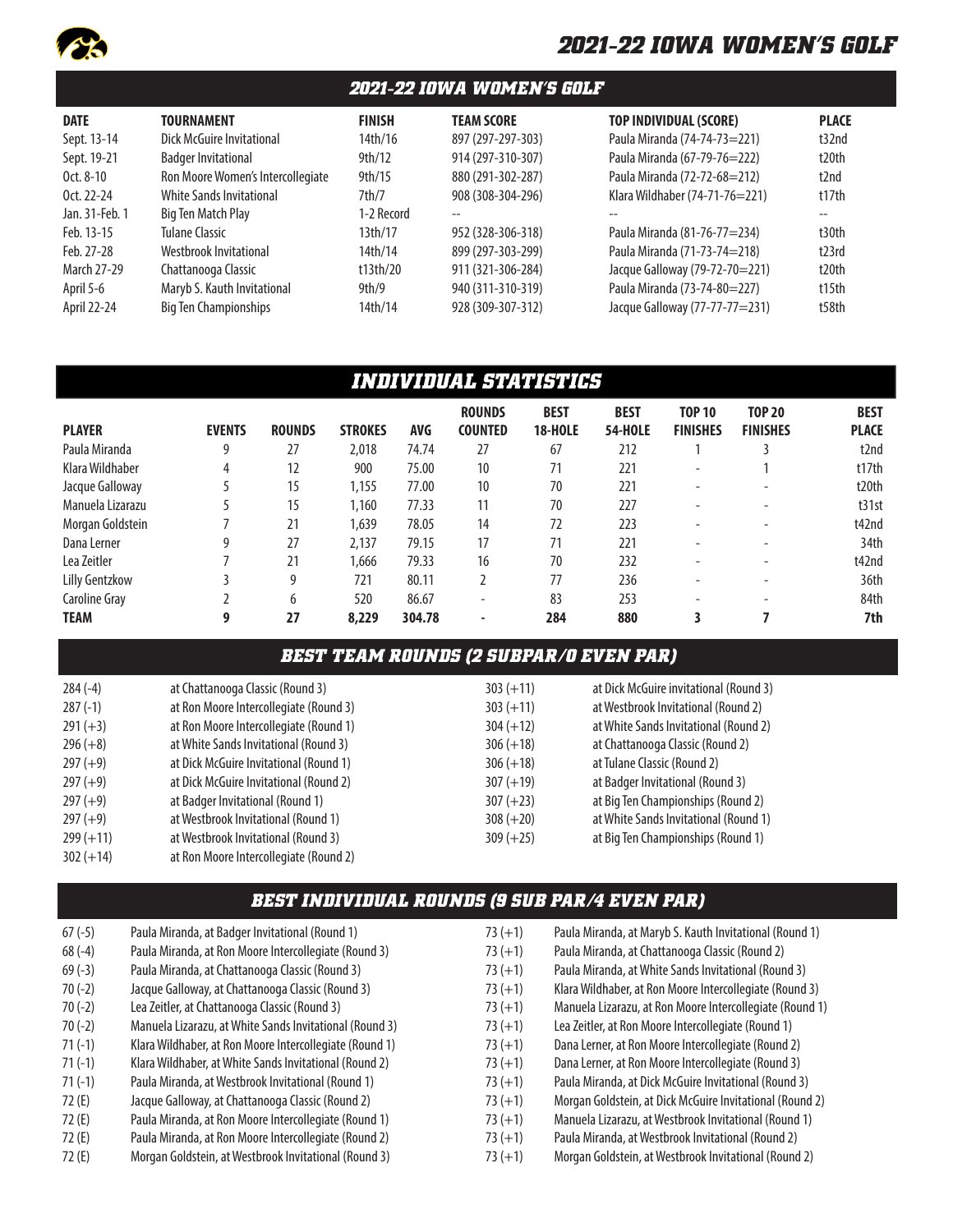

### *TOURNAMENT-BY-TOURNAMENT LINEUP*

Badger Invitational **Paula Miranda** Morgan Goldstein Klara Wildhaber Dana Lerner Lea Zeitler -at Ron Moore Women's Intercollegiate Paula Miranda Dana Lerner Klara Wildhaber Manuela Lizarazu Lea Zeitler -- White Sands Bahamas NCAA Golf Invite Paula Miranda Klara Wildhaber Dana Lerner Manuela Lizarazu Lilly Gentzkow --Big Ten Match Play **Paula Miranda** Klara Wildhaber Morgan Goldstein Lea Zeitler **Dana Lerner M. Lizarazu** Tulane Classic Paula Miranda Morgan Goldstein Dana Lerner Manuela Lizarazu Lea Zeitler -- Westbrook Invitational **Paula Miranda** Manuela Lizarazu Morgan Goldstein Lea Zeitler Dana Lerner --Chattnooga Classic **Charthooga Classic** Paula Miranda Jacque Galloway Lea Zeitler Dana Maryb S. Kauth Invitational **Manuela Lea Andra Calloway** Paula Miranda Lea Zeitler Dana Big Ten Championships Paula Miranda Jacque Galloway Lea Zeitler Dana Lerner Morgan Goldstein Caroline Gray

|          | #3   |
|----------|------|
| haber    | Jaco |
| oldstein | Klar |
| er       | Klar |
| haber    | Dan  |
| haber    | Mor  |
| oldstein | Dan  |
| .izarazu | Mor  |
| lloway   | Lea  |
| anda     | Lea  |
| Iloway   | l ea |

| que Galloway   |
|----------------|
| ra Wildhaber   |
| ra Wildhaber   |
| na Lerner      |
| rgan Goldstein |
| na Lerner      |
| rgan Goldstein |
| Zeitler        |
| ı Zeitler      |
| ı Zeitler      |

| <b>TOURNAMENT</b>                    | #1               | #2               | #3               | #4               | #5                    | #6                       |
|--------------------------------------|------------------|------------------|------------------|------------------|-----------------------|--------------------------|
| Dick McGuire Invitational            | Morgan Goldstein | Klara Wildhaber  | Jacque Galloway  | Dana Lerner      | Paula Miranda         | $- -$                    |
| <b>Badger Invitational</b>           | Paula Miranda    | Morgan Goldstein | Klara Wildhaber  | Dana Lerner      | Lea Zeitler           | $\overline{\phantom{a}}$ |
| at Ron Moore Women's Intercollegiate | Paula Miranda    | Dana Lerner      | Klara Wildhaber  | Manuela Lizarazu | Lea Zeitler           | $\overline{\phantom{a}}$ |
| White Sands Bahamas NCAA Golf Invite | Paula Miranda    | Klara Wildhaber  | Dana Lerner      | Manuela Lizarazu | <b>Lilly Gentzkow</b> | $-$                      |
| Big Ten Match Play                   | Paula Miranda    | Klara Wildhaber  | Morgan Goldstein | Lea Zeitler      | Dana Lerner           | M.                       |
| <b>Tulane Classic</b>                | Paula Miranda    | Morgan Goldstein | Dana Lerner      | Manuela Lizarazu | Lea Zeitler           |                          |
| Westbrook Invitational               | Paula Miranda    | Manuela Lizarazu | Morgan Goldstein | Lea Zeitler      | Dana Lerner           |                          |
| Chattnooga Classic                   | Paula Miranda    | Jacque Galloway  | Lea Zeitler      | Dana Lerner      | Morgan Goldstein      | $\overline{\phantom{m}}$ |
| Maryb S. Kauth Invitational          | Jacque Galloway  | Paula Miranda    | Lea Zeitler      | Dana Lerner      | Manuela Lizarazu      |                          |
| <b>Big Ten Championships</b>         | Paula Miranda    | Jacque Galloway  | Lea Zeitler      | Dana Lerner      | Morgan Goldstein      | Caro                     |

|                       |                | <b>AVG BIRDIES</b> |               |
|-----------------------|----------------|--------------------|---------------|
| <b>PLAYER</b>         | <b>BIRDIES</b> | <b>PER ROUND</b>   | <b>EAGLES</b> |
| Jacque Galloway       | 22             | 1.46               |               |
| <b>Lilly Gentzkow</b> | 9              | 1.00               | 0             |
| Morgan Goldstein      | 35             | 1.67               | 0             |
| Caroline Gray         | 2              | 0.33               | 0             |
| Dana Lerner           | 44             | 1.63               | 0             |
| Manuela Lizarazu      | 33             | 2.20               |               |
| Paula Miranda         | 57             | 2.11               | 0             |
| Klara Wildhaber       | 27             | 2.25               | 0             |
| Lea Zeitler           | 27             | 1.29               |               |

| <b>PLAYER</b>    | <b>EVENT</b>       | <b>RECORD</b> |
|------------------|--------------------|---------------|
| Paula Miranda    | Big Ten Match Play | $1 - 2 - 0$   |
| Klara Wildhaber  | Big Ten Match Play | $1 - 1 - 1$   |
| Morgan Goldstein | Big Ten Match Play | $1 - 2 - 0$   |
| Lea Zeitler      | Big Ten Match Play | $1 - 1 - 1$   |
| Dana Lerner      | Big Ten Match Play | $0 - 2 - 1$   |
| Manuela Lizarazu | Big Ten Match Play | $0 - 3 - 0$   |

#### *BIRDIES & EAGLES PERCENTAGE OF ROUNDS COUNTED*

| <b>PLAYER</b>    | <b>ROUNDS</b><br><b>COUNTED</b> | <b>TOTAL</b><br><b>ROUNDS</b> | % OF ROUNDS<br><b>COUNTED</b> |
|------------------|---------------------------------|-------------------------------|-------------------------------|
| Jacque Galloway  | 10                              | 15                            | 67%                           |
| Lilly Gentzkow   | 2                               | 3                             | 67%                           |
| Morgan Goldstein | 14                              | 18                            | 77%                           |
| Caroline Gray    | --                              |                               | --                            |
| Dana Lerner      | 17                              | 27                            | 63%                           |
| Manuela Lizarazu | 11                              | 15                            | 73%                           |
| Paula Miranda    | 27                              | 27                            | 100%                          |
| Klara Wildhaber  | 10                              | 12                            | 83%                           |
| Lea Zeitler      | 16                              | 21                            | 76%                           |

#### *2021-22 MATCH PLAY RESULTS CAREER MATCH PLAY RESULTS*

| PLAYER                | <b>CAREER RECORD</b> |
|-----------------------|----------------------|
| Jacque Galloway       | $1 - 1 - 0$          |
| <b>Lilly Gentzkow</b> | $1 - 0 - 0$          |
| Morgan Goldstein      | $2 - 3 - 0$          |
| Dana Lerner           | $1 - 4 - 2$          |
| Manuela Lizarazu      | $2 - 6 - 0$          |
| Paula Miranda         | $1 - 2 - 0$          |
| Klara Wildhaber       | $1 - 1 - 1$          |
| Lea Zeitler           | $2 - 1 - 1$          |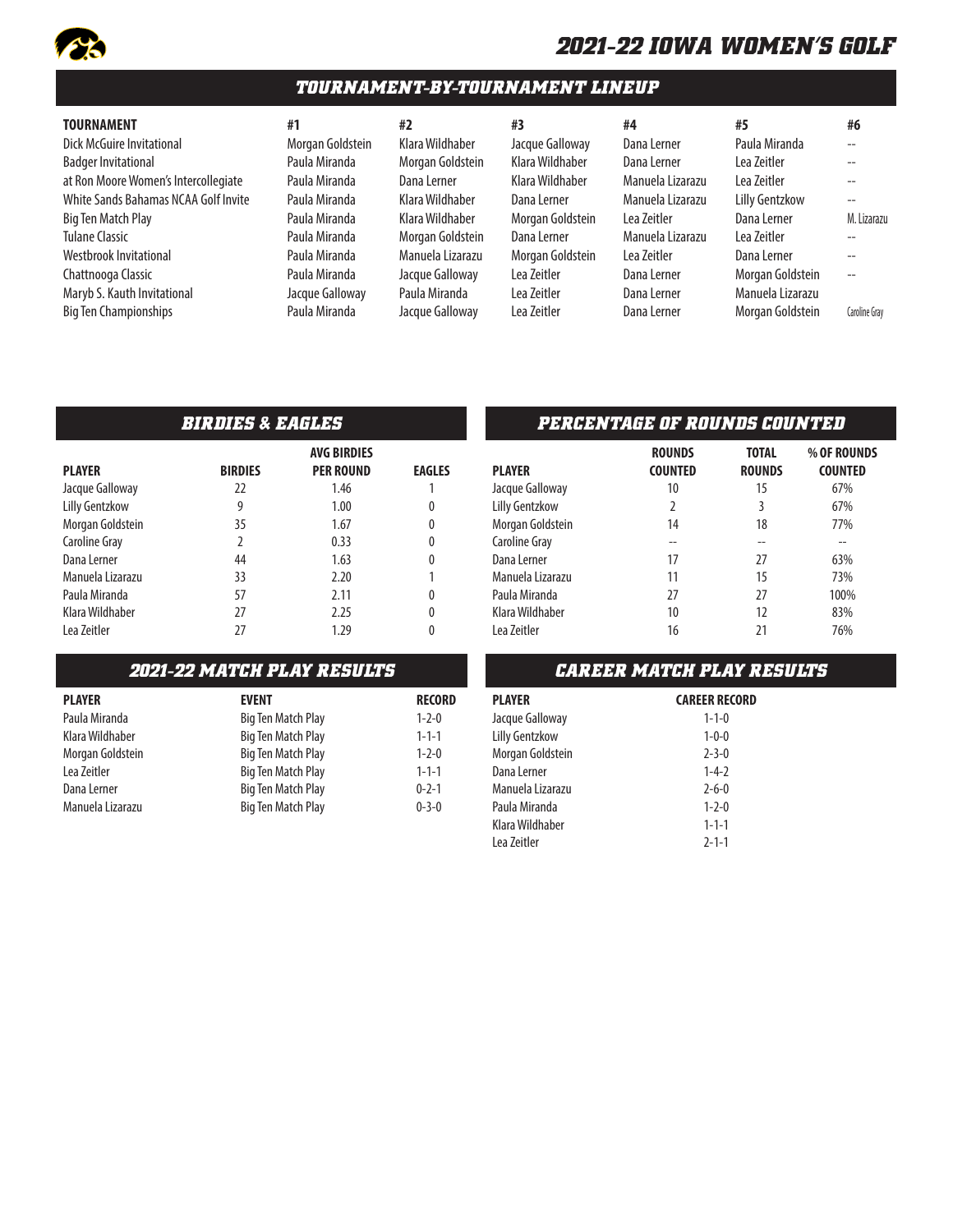

## *2021-22 TOURNAMENT RESULTS*

| Sept. 13-14   Branch Law Firm/Dick McGuire invitational<br>UNM Championship Course   Par 72, 6,317 yards<br>Albuquerque, N.M.                                                                                                                                                                                                                                                                                                                                                                                                                             |                                                                                                                                                                                                                                                                                                                                                                                                                | Jan. 31-Feb. 1   Big Ten Match Play<br>Innisbrook-Island Golf Course   Par 72, 6,344 yards<br>Palm Harbor, Fla.   1-2-0 Record                                                                                                                                                                                                                                                                                                                                                                                                                                                                                                                                                                                                                                                                                                                                                                                                                                                                                                                                                                                                           |                                                                                                                                                                         |
|-----------------------------------------------------------------------------------------------------------------------------------------------------------------------------------------------------------------------------------------------------------------------------------------------------------------------------------------------------------------------------------------------------------------------------------------------------------------------------------------------------------------------------------------------------------|----------------------------------------------------------------------------------------------------------------------------------------------------------------------------------------------------------------------------------------------------------------------------------------------------------------------------------------------------------------------------------------------------------------|------------------------------------------------------------------------------------------------------------------------------------------------------------------------------------------------------------------------------------------------------------------------------------------------------------------------------------------------------------------------------------------------------------------------------------------------------------------------------------------------------------------------------------------------------------------------------------------------------------------------------------------------------------------------------------------------------------------------------------------------------------------------------------------------------------------------------------------------------------------------------------------------------------------------------------------------------------------------------------------------------------------------------------------------------------------------------------------------------------------------------------------|-------------------------------------------------------------------------------------------------------------------------------------------------------------------------|
| <b>Team</b><br>Paula Miranda<br>Morgan Goldstein<br>Klara Wildhaber<br>Dana Lerner<br>Jacque Galloway<br>Sept. 19-21   Badger Invitational<br>University Ridge Golf Course   Par 72, 6,302 yards<br>Verona, Wis.<br><b>Team</b><br>Paula Miranda<br>Klara Wildhaber<br>Dana Lerner<br>Lea Zeitler<br>Morgan Goldstein<br>Lilly Gentzkow (Individual)<br>Oct. 8-10   Ron Moore Women's Intercollegiate<br>University of Denver Golf Club at Highlands Ranch   Par 72, 6,415 yards<br>Highlands Ranch, Colo.<br><b>Team</b><br>Paula Miranda<br>Dana Lerner | 897 (297-297-303); 14th/16 teams<br>221 (74-74-73); t32<br>224 (75-73-76); t43<br>227 (74-74-79); t59<br>228 (74-76-78); t63<br>235 (80-79-76); t84<br>914 (297-310-307); 9th/12 teams<br>222 (67-79-76); t20<br>230 (81-75-74); 42<br>234 (74-80-80); t48<br>235 (79-79-77); t54<br>236 (77-77-82); t57<br>243 (80-82-81); 65<br>880 (291-302-287); 9th/15 teams<br>212 (72-72-68); t2<br>221 (75-73-73); t39 | Rutgers def. Iowa, 4-1-1<br>Paula Miranda (UI) def. Leigha Devine (RU), 4&3<br>Klara Wildhaber (UI) ties Rikke Nordvik (RU)<br>Lucrezia Rossettin (RU) def. Morgan Goldstein (UI), 2&1<br>Maeve Rossi (RU) def. Lea Zeitler (UI), 2&1<br>Nicole Ewing (RU) def. Dana Lerner (UI), 1UP<br>Sun Hwang (RU) def. Manuela Lizarazu (UI), 1UP<br>Nebraska def. Iowa, 4-0-2<br>V Bouvet (NEB) def. Paula Miranda (UI), 6&5<br>L. Thiele (NEB) def. Morgan Goldstein (UI), 2UP<br>K. Baete (NEB) def. Klara Wildhaber (UI), 1UP<br>M. Whittaker (NEB) def. Manuela Lizarazu (UI), 4UP<br>M. Vavrova (NEB) ties D. Lerner (UI)<br>M. Takahashi (NEB) ties Lea Zeitler (UI)<br>lowa def. Indiana, 3-3-0<br>Valerie Clancy (IU) def. Paula Miranda (UI), 2&1<br>Klara Wildhaber (UI) def. Mary Parsons (IU), 3UP<br>Margaret Fernandez (IU) def. Manuela Lizarazu (UI), 1UP<br>Lea Zeitler (IU) def. Maddie Dittoe (IU), 1UP<br>Aine Donegan (IU) def. Dana Lerner (UI), 1UP<br>Morgan Goldstein (UI) def. Alexis Miestowski (IU), 3&2<br>Feb. 13-15   Tulane Classic<br>English Turn Golf & Country Club   Par 72, 6,178 yards<br>New Orleans, La. |                                                                                                                                                                         |
| Klara Wildhaber<br>Manuela Lizarazu                                                                                                                                                                                                                                                                                                                                                                                                                                                                                                                       | 222 (71-78-73); t44<br>227 (75-79-73); t55                                                                                                                                                                                                                                                                                                                                                                     | <b>Team</b>                                                                                                                                                                                                                                                                                                                                                                                                                                                                                                                                                                                                                                                                                                                                                                                                                                                                                                                                                                                                                                                                                                                              | 952 (328-306-318); 13th/17 teams                                                                                                                                        |
| Lea Zeitler                                                                                                                                                                                                                                                                                                                                                                                                                                                                                                                                               | 240 (73-90-77); t78                                                                                                                                                                                                                                                                                                                                                                                            | Paula Miranda                                                                                                                                                                                                                                                                                                                                                                                                                                                                                                                                                                                                                                                                                                                                                                                                                                                                                                                                                                                                                                                                                                                            | 234 (81-76-77); t30                                                                                                                                                     |
| Lilly Gentzkow (Individual)<br>Oct. 22-24   White Sands Invitational<br>The Ocean Club Course   Par 72, 6,415 yards<br><b>Paradise Island, Bahamas</b>                                                                                                                                                                                                                                                                                                                                                                                                    | 242 (85-77-80); 81                                                                                                                                                                                                                                                                                                                                                                                             | Manuela Lizarazu<br>Morgan Goldstein<br>Lea Zeitler<br>Dana Lerner<br><b>Caroline Gray</b>                                                                                                                                                                                                                                                                                                                                                                                                                                                                                                                                                                                                                                                                                                                                                                                                                                                                                                                                                                                                                                               | 237 (81-77-79); t43<br>242 (85-76-81); t58<br>242 (83-77-82); t58<br>252 (83-88-81); t82<br>267 (93-86-88); 92                                                          |
| <b>Team</b><br>Klara Wildhaber<br>Paula Miranda<br>Manuela Lizarazu<br>Dana Lerner<br><b>Lilly Gentzkow</b>                                                                                                                                                                                                                                                                                                                                                                                                                                               | 908 (297-310-307); 7th/7 teams<br>221 (74-71-76); t17<br>229 (79-77-73); t31<br>229 (81-78-70); t31<br>234 (77-78-79); 34<br>236 (78-71-77); 36                                                                                                                                                                                                                                                                | Feb. 27-28   Westbrook Invitational<br>Westbrook Village Golf Club  Par 72, 6,230 yards<br>Peoria, Ariz.<br><b>Team</b><br>Paula Miranda<br>Morgan Goldstein<br>Manuela Lizarazu<br>Lea Zeitler<br>Dana Lerner<br>Jacque Galloway                                                                                                                                                                                                                                                                                                                                                                                                                                                                                                                                                                                                                                                                                                                                                                                                                                                                                                        | 899 (297-303-299); 14th/14 teams<br>218 (71-73-74); t23<br>223 (78-73-72); t52<br>227 (73-76-78); 68<br>232 (75-81-76); t75<br>242 (83-82-77);81<br>231 (79-74-78); t71 |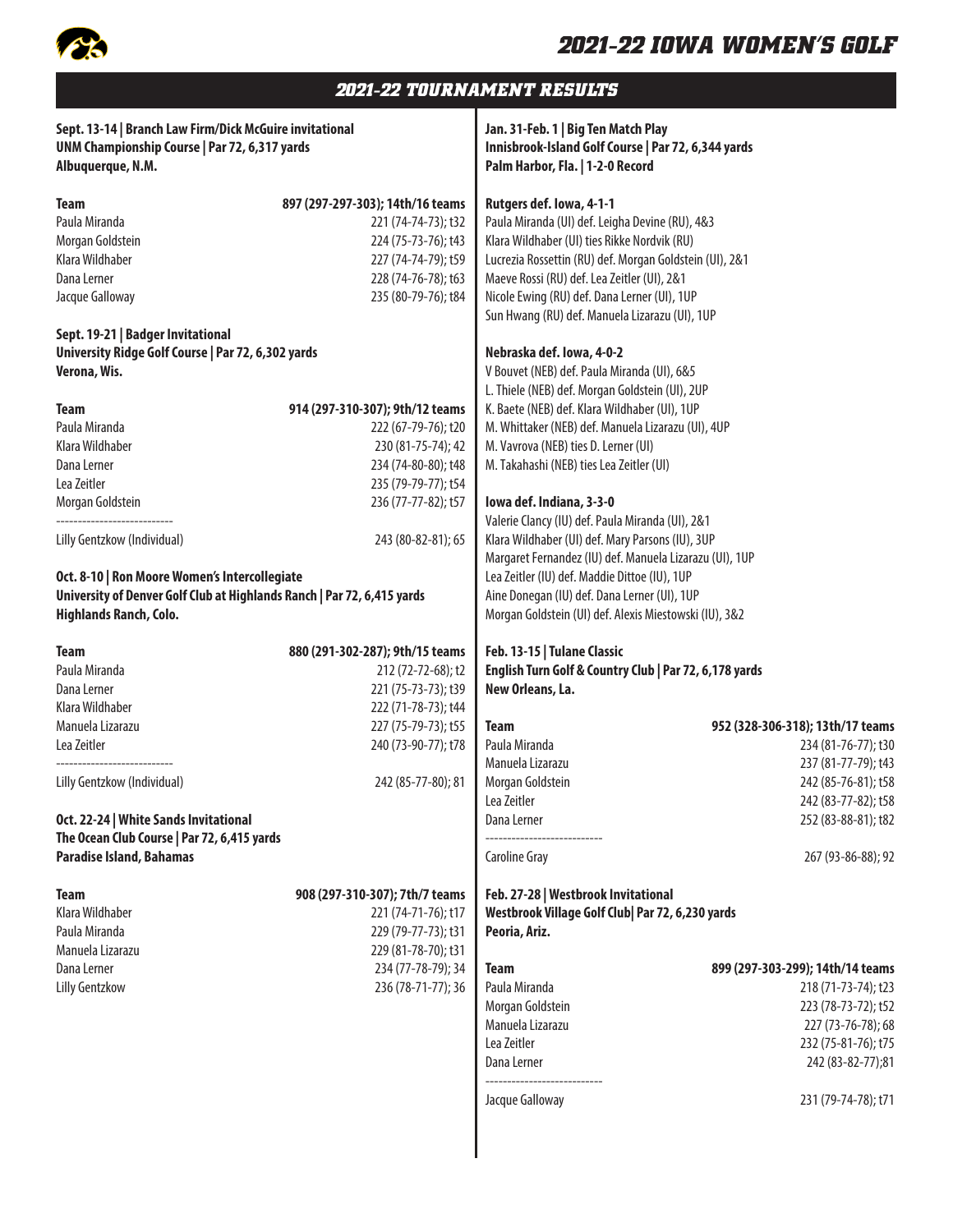

### *2021-22 TOURNAMENT RESULTS*

#### **March 27-29 | Chattanooga Classic Council Fire Golf Club | Par 72, 6,234 yards Chattanooga, Tenn.**

| Team                                                                                                            | 911 (321-306-284); t13th/20 teams |
|-----------------------------------------------------------------------------------------------------------------|-----------------------------------|
| Jacque Galloway                                                                                                 | 221 (79-72-70); t20               |
| Paula Miranda                                                                                                   | 223 (81-73-69);t31                |
| Lea Zeitler                                                                                                     | 236 (85-81-70); t76               |
| Dana Lerner                                                                                                     | 237 (79-83-75); t81               |
| Morgan Goldstein                                                                                                | 240 (82-80-78); t92               |
| April 4-5   Maryb S. Kauth Invitational<br>San Antonio Country Club   Par 72, 6,131 yards<br>San Antonio, Texas |                                   |
| <b>Team</b>                                                                                                     | 940 (311-310-319); 9th/9 teams    |
| Paula Miranda                                                                                                   | 227 (73-74-80); t15               |
| Jacque Galloway                                                                                                 | 237 (79-79-79); t38               |
| Lea Zeitler                                                                                                     | 239 (80-79-80); t42               |
| Manuela Lizarazu                                                                                                | 240 (82-78-80); 46                |
| Dana Lerner                                                                                                     | 247 (79-85-83); 50                |
| Morgan Goldstein (Individual)                                                                                   | 239 (81-74-84); t42               |
| April 22-24   Big Ten Championships<br>Fox Chapel Golf Club   Par 71, 6,045 yards<br>Pittsburgh, Pa.            |                                   |
| <b>Team</b>                                                                                                     | 928 (309-307-312); 14th/14 teams  |
| Jacque Galloway                                                                                                 | 231 (77-77-77); t58               |
| Paula Miranda                                                                                                   | 232 (77-76-78); t64               |
| Lea Zeitler                                                                                                     | 234 (78-79-77); t68               |
| Morgan Goldstein                                                                                                | 235 (77-75-83); t71               |
| Dana Lerner                                                                                                     | 242 (81-82-79); 82                |
| Caroline Gray (Individual)                                                                                      | 253 (84-86-83); 84                |
|                                                                                                                 |                                   |
|                                                                                                                 |                                   |
|                                                                                                                 |                                   |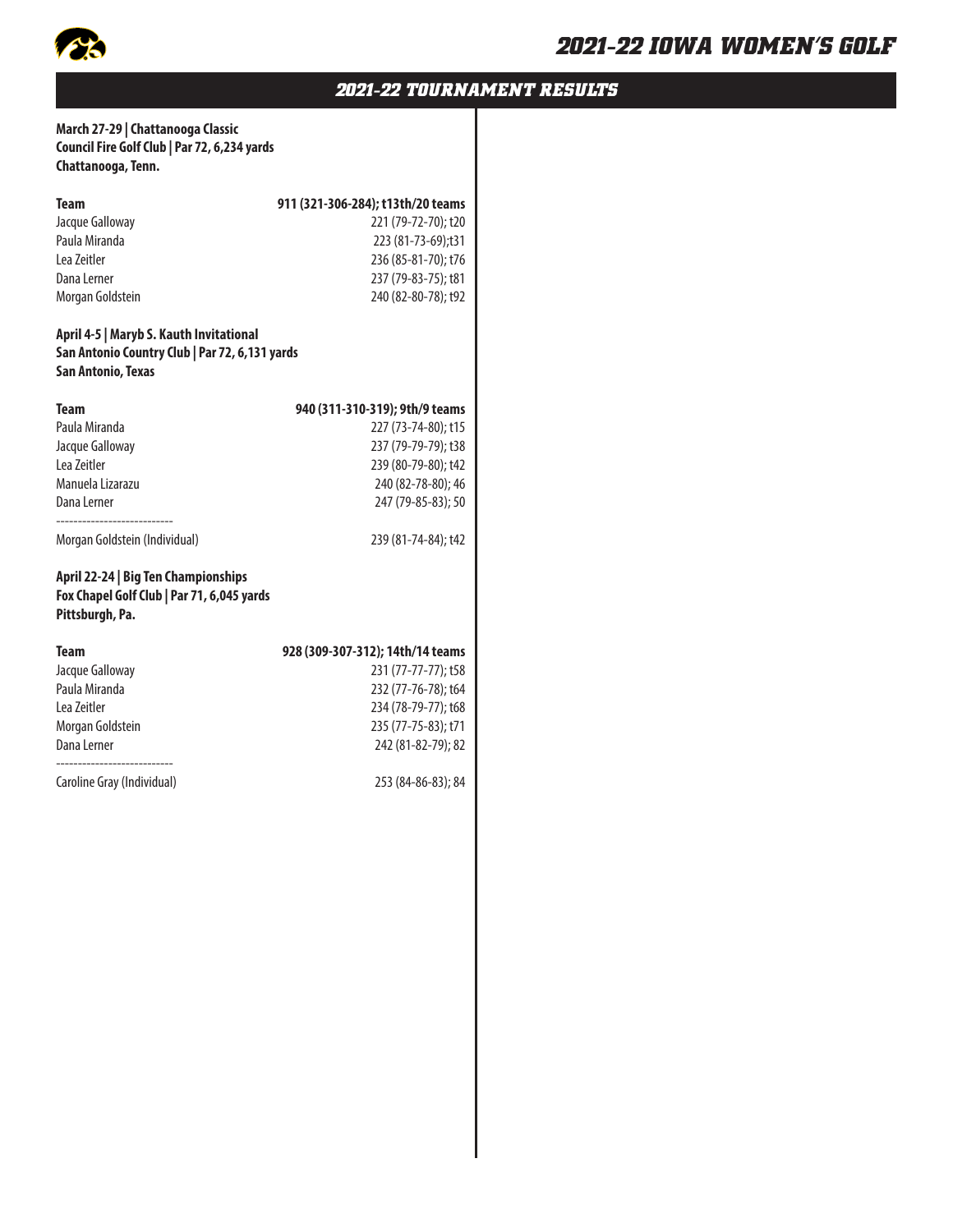



# *JACQUE GALLOWAY*

Junior Rio Rancho, N.M. V. Sue Cleveland High School



# *2021-22 TOURNAMENT RESULTS*

| <b>Event</b> |                                              | <b>Score</b>   | <b>To Par</b> | <b>Place</b> |
|--------------|----------------------------------------------|----------------|---------------|--------------|
|              | 9/13-14 at Dick McGuire Invitational         | 235 (80-79-76) | $+19$         | t84th        |
| $9/19 - 21$  | at Badger Invitational                       |                |               |              |
|              | 10/8-10 at Ron Moore Women's Intercollegiate |                |               |              |
|              | 10/22-24 at White Sands Invitational         |                |               |              |
|              | 2/13-15 at Tulane Classic                    |                |               |              |
|              | 2/27-28 at Westbrook Invitational            | 231 (79-74-78) | $+15$         | t71st        |
|              | 3/27-29 at Chattanooga Classic               | 221 (79-72-70) | $+5$          | t20th        |
| $4/5 - 6$    | at Maryb S. Kauth Invitational               | 237 (79-79-79) | $+21$         | t38th        |
| 4/22-24      | at Big Ten Championships                     | 231 (77-77-77) | $+18$         | t58th        |

|              | <b>MATCH PLAY RESULTS</b> |
|--------------|---------------------------|
| <u>Event</u> | <b>Record</b>             |
| --           | $- -$                     |
|              |                           |

Low 18-Hole Score: 70 (-2) at Chattanooga Classic, 3/29/22 Low 54-Hole Score: 221 (+5) at Chattanooga Classic, 3/27-29/22 Best Finish: t20th at Chattanooga Classic, 3/27-29/22

#### *SEASON BESTS CAREER BESTS*

Low 18-Hole Score: 68 (-4) at Magnolia Invitational, 10/15/19 Low 54-Hole Score: 217 (+1) at Magnolia Invitational, 10/13-15/19 Best Finish: 2nd at BYU Spring Classic, 3/15-16/21

| <b><i>CAREER STATISTICS</i></b> |      |                |       |          |               |                           |                           |                           |  |
|---------------------------------|------|----------------|-------|----------|---------------|---------------------------|---------------------------|---------------------------|--|
| Year                            | Rds. | <b>Strokes</b> | Avg.  | Low 18   | <b>Low 54</b> | Top 10<br><b>Finishes</b> | Top 20<br><b>Finishes</b> | At or<br><b>Below Par</b> |  |
| 2019-20                         | 20   | ,488           | 74.40 | $68(-4)$ | $217 (+1)$    |                           |                           |                           |  |
| 2020-21                         | 23   | 1,742          | 75.74 | $70(-2)$ | $218 (+2)$    |                           |                           | 4                         |  |
| 2021-22                         | 15   | 1,155          | 77.00 | $70(-2)$ | $221 (+5)$    | 0                         |                           |                           |  |
| <b>TOTALS</b>                   | 58   | 4,387          | 75.64 | $68(-4)$ | $217 (+1)$    |                           | 6                         | 11                        |  |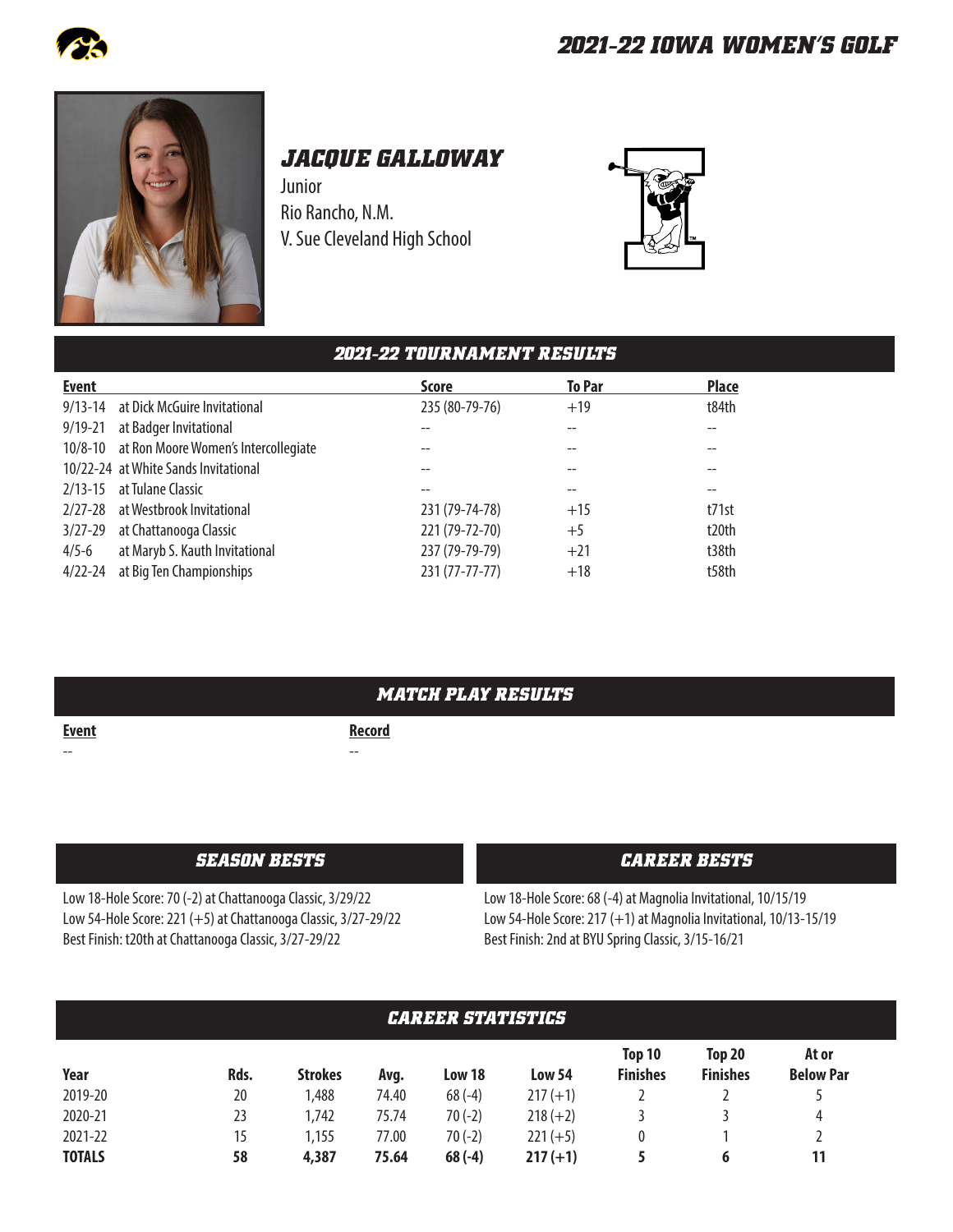



# *MORGAN GOLDSTEIN*

Junior Las Vegas, Nev. Faith Lutheran High School



### *2021-22 TOURNAMENT RESULTS* **Event Score To Par Place** 9/13-14 at Dick McGuire Invitational 224 (75-73-76) +8 t43rd 9/19-21 at Badger Invitational 236 (77-77-82) +20 t56th 10/8-10 at Ron Moore Women's Intercollegiate -- -- -- 10/22-24 at White Sands Invitational and the set of the set of the set of the set of the set of the set of the set of the set of the set of the set of the set of the set of the set of the set of the set of the set of the s 2/13-15 at Tulane Classic 242 (85-76-81) +26 t58th 2/27-28 at Westbrook Invitational 223 (78-73-72) +7 t52nd 3/27-29 at Chattanooga Classic 240 (82-80-78) +24 +24 t92nd 4/5-6 at Maryb S. Kauth Invitational 239 (81-74-84) +23 t42nd 4/22-24 at Big Ten Championships 235 (77-75-83) +22 t71st

|                    | <i><b>MATCH PLAY RESULTS</b></i> |
|--------------------|----------------------------------|
| <b>Event</b>       | <b>Record</b>                    |
| Big Ten Match Play | $1 - 2 - 0$                      |

Low 18-Hole Score: 72 (E) at Westbrook Invitational, 2/28/22 Low 54-Hole Score: 223 (+7) at Westbrook Invitational, 2/27-28/22 Best Finish: t42nd at Maryb S. Kauth Invitational, 4/5-6/22

#### *SEASON BESTS CAREER BESTS*

Low 18-Hole Score: 69 (-3) at Chattanooga Classic, 3/29/21 Low 54-Hole Score: 221 (+5) at Chattanooga Classic, 3/29-30/21 Best Finish: t2nd at UNI Spring Invitational, 4/10-11/21

| <b>CAREER STATISTICS</b> |      |                |       |          |            |                           |                           |                           |  |
|--------------------------|------|----------------|-------|----------|------------|---------------------------|---------------------------|---------------------------|--|
| Year                     | Rds. | <b>Strokes</b> | Avg.  | Low 18   | Low 54     | Top 10<br><b>Finishes</b> | Top 20<br><b>Finishes</b> | At or<br><b>Below Par</b> |  |
| 2019-20                  | 17   | 1,303          | 76.65 | $71(-1)$ | $221(+5)$  |                           |                           |                           |  |
| 2020-21                  | 20   | 1,488          | 74.40 | $69(-3)$ | $221(+5)$  |                           | 4                         |                           |  |
| 2021-22                  | 21   | 1,639          | 78.05 | 72 (E)   | $223 (+7)$ | 0                         |                           |                           |  |
| <b>TOTALS</b>            | 58   | 4,430          | 76.38 | $69(-3)$ | $221 (+5)$ | 4                         |                           |                           |  |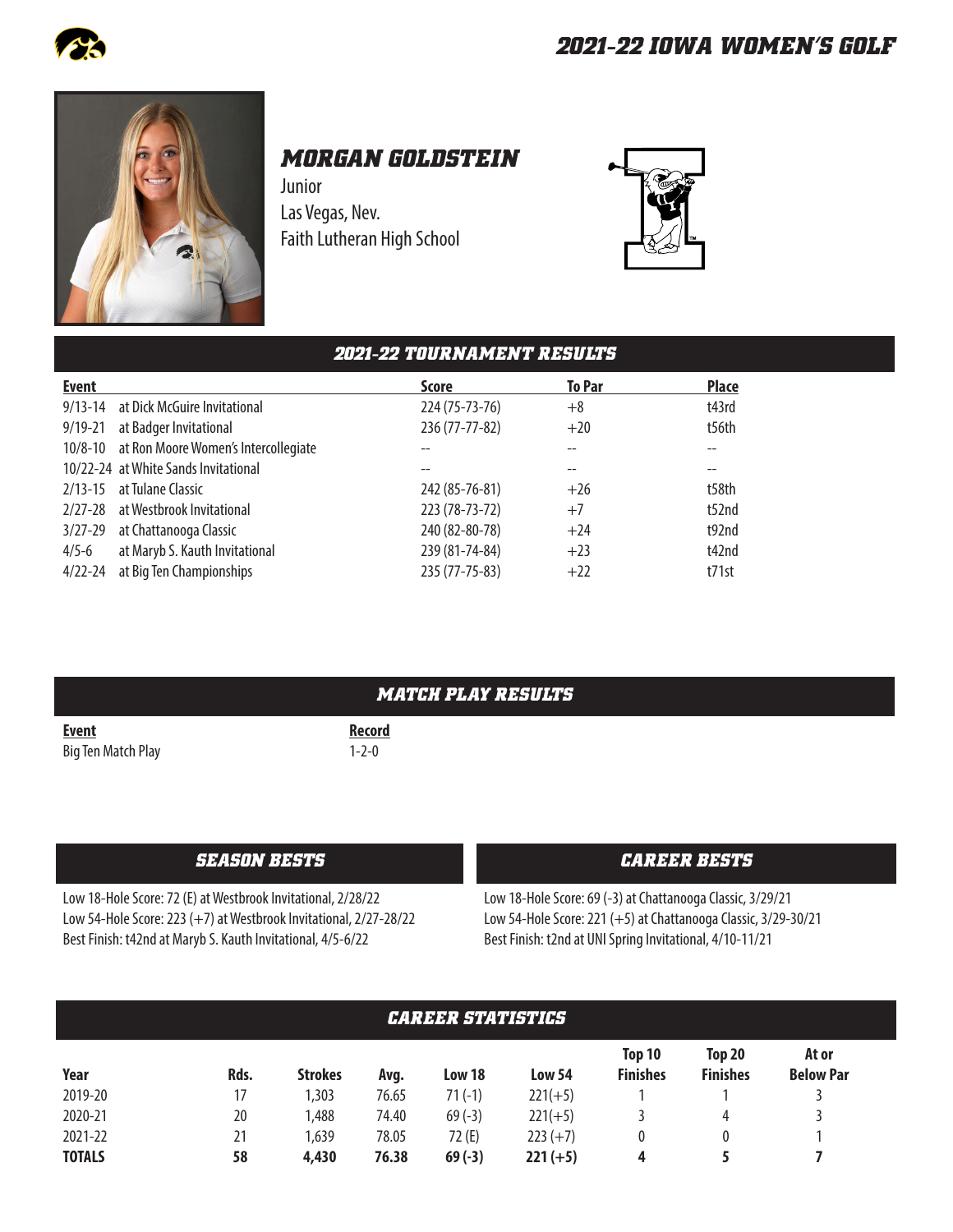



# *CAROLINE GRAY*

Freshman Winnetka, Ill. North Shore Country Day High School



### *2021-22 TOURNAMENT RESULTS*

| <b>Event</b> |                                              | <b>Score</b>   | <b>To Par</b> | <b>Place</b> |
|--------------|----------------------------------------------|----------------|---------------|--------------|
| $9/13 - 14$  | at Dick McGuire Invitational                 |                |               |              |
| $9/19 - 21$  | at Badger Invitational                       |                |               |              |
|              | 10/8-10 at Ron Moore Women's Intercollegiate |                |               |              |
|              | 10/22-24 at White Sands Invitational         |                |               |              |
|              | 2/13-15 at Tulane Classic                    | 267 (93-86-88) | $+51$         | 92nd         |
|              | 2/27-28 at Westbrook Invitational            |                |               |              |
|              | 3/27-29 at Chattanooga Classic               |                |               |              |
| $4/5 - 6$    | at Maryb S. Kauth Invitational               |                |               |              |
| $4/22 - 24$  | at Big Ten Championships                     | 253 (84-86-83) | $+40$         | 84th         |

### *MATCH PLAY RESULTS*

**Event** Record -- --

Low 18-Hole Score: 83 (+12) at Big Ten Championships, 4/24/22 Low 54-Hole Score: 253 (+40) at Big Ten Championships, 4/22-24/22 Best Finish: 84th at Big Ten Championships, 4/22-24/22

#### *SEASON BESTS CAREER BESTS*

Low 18-Hole Score: 83 (+12) at Big Ten Championships, 4/24/22 Low 54-Hole Score: 253 (+40) at Big Ten Championships, 4/22-24/22 Best Finish: 84th at Big Ten Championships, 4/22-24/22

| <b>CAREER STATISTICS</b> |      |                |       |            |               |                           |                                  |                           |  |
|--------------------------|------|----------------|-------|------------|---------------|---------------------------|----------------------------------|---------------------------|--|
| Year                     | Rds. | <b>Strokes</b> | Avg.  | Low 18     | <b>Low 54</b> | Top 10<br><b>Finishes</b> | <b>Top 20</b><br><b>Finishes</b> | At or<br><b>Below Par</b> |  |
| 2021-22                  | b    | 520            | 86.67 | $83 (+12)$ | $253 (+40)$   | $\overline{\phantom{a}}$  | $\overline{\phantom{a}}$         | $\overline{\phantom{a}}$  |  |
| <b>TOTALS</b>            | 6    | 520            | 86.67 | $83 (+12)$ | $253 (+40)$   | $\,$                      | $\overline{\phantom{0}}$         | -                         |  |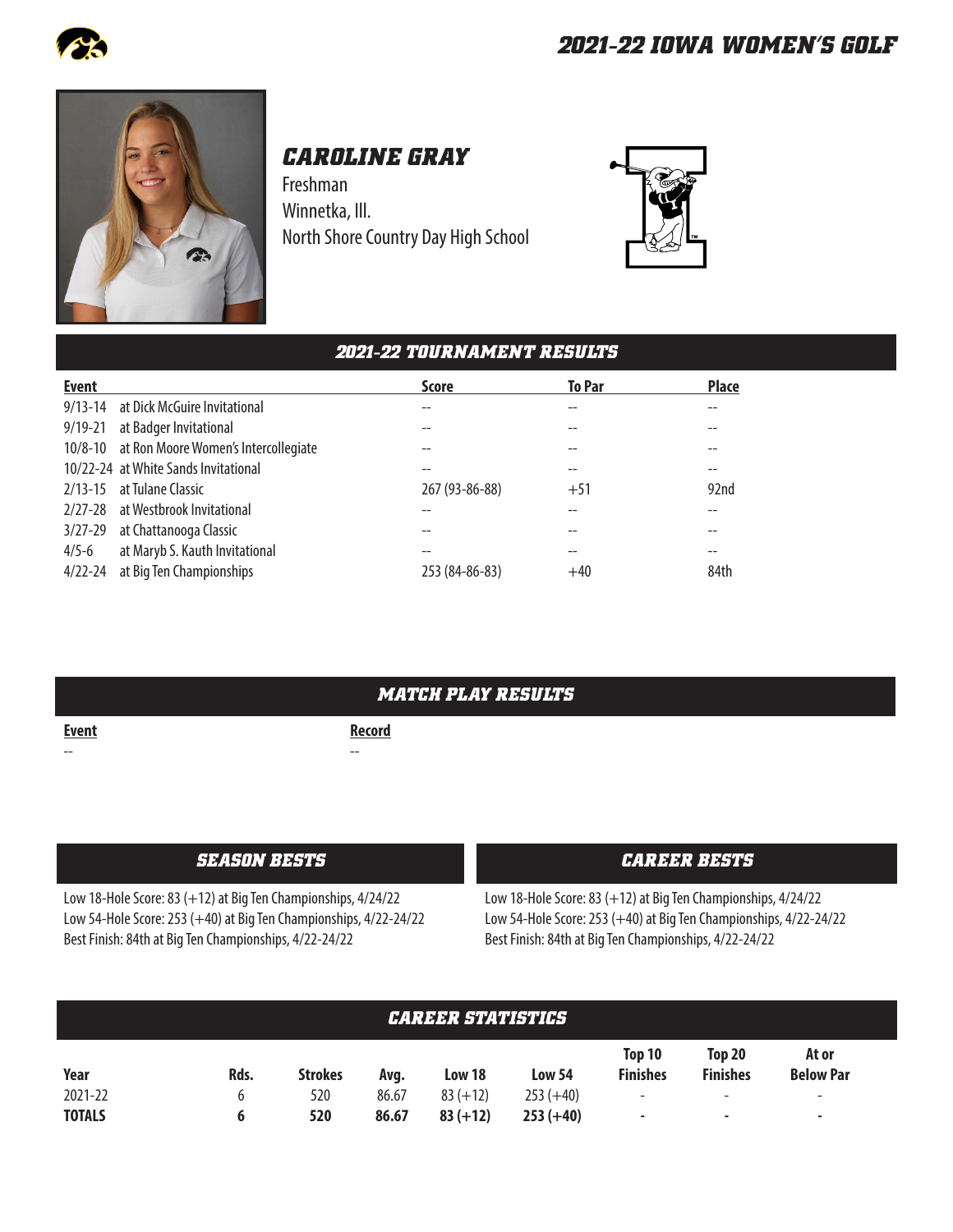



# *DANA LERNER*

Senior Caesarea, Israel HOF Hacarmel Comprehensive School



|             |                                              | <b>2021-22 TOURNAMENT RESULTS</b> |               |              |
|-------------|----------------------------------------------|-----------------------------------|---------------|--------------|
| Event       |                                              | <b>Score</b>                      | <b>To Par</b> | <b>Place</b> |
| $9/13 - 14$ | at Dick McGuire Invitational                 | 228 (74-76-78)                    | $+12$         | t63rd        |
| $9/19 - 21$ | at Badger Invitational                       | 234 (74-80-80)                    | $+18$         | t48th        |
|             | 10/8-10 at Ron Moore Women's Intercollegiate | 221 (75-73-73)                    | $+5$          | t39th        |
|             | 10/22-24 at White Sands Invitational         | 234 (77-78-79)                    | $+18$         | 34th         |
| $2/13 - 15$ | at Tulane Classic                            | 252 (83-88-81)                    | $+36$         | t82nd        |
|             | 2/27-28 at Westbrook Invitational            | 242 (83-82-77)                    | $+26$         | 81st         |
| $3/27 - 29$ | at Chattanooga Classic                       | 237 (79-83-75)                    | $+21$         | t81st        |
| $4/5 - 6$   | at Maryb S. Kauth Invitational               | 247 (79-85-83)                    | $+31$         | 50th         |
| $4/22 - 24$ | at Big Ten Championships                     | 242 (81-82-79)                    | $+29$         | 82nd         |

|                    | <i><b>MATCH PLAY RESULTS</b></i> |
|--------------------|----------------------------------|
| <b>Event</b>       | <b>Record</b>                    |
| Big Ten Match Play | $0 - 2 - 1$                      |

#### *SEASON BESTS CAREER BESTS*

Low 18-Hole Score: 73 (+1), 2X, last at Ron Moore Intercollegiate, 10/10/21 Low 54-Hole Score: 221 (+5), at Ron Moore Intercollegiate, 10/8-10/21 Best Finish: 34th at White Sands Invitational, 10/22-24/21

Low 18-Hole Score: 73 (+1), 3X, last at Ron Moore Intercollegiate, 10/8-10/21 Low 54-Hole Score:221 (+5), at Ron Moore Intercollegiate, 10/8-10/21 Best Finish: t6th, 2X, last at BYU Spring Classic, 3/15-16, 21

| <b>CAREER STATISTICS</b> |      |                |       |           |               |                           |                           |                           |  |
|--------------------------|------|----------------|-------|-----------|---------------|---------------------------|---------------------------|---------------------------|--|
| Year                     | Rds. | <b>Strokes</b> | Avg.  | Low 18    | <b>Low 54</b> | Top 10<br><b>Finishes</b> | Top 20<br><b>Finishes</b> | At or<br><b>Below Par</b> |  |
| 2018-19                  | 24   | 1,884          | 78.50 | $73 (+1)$ | $228 (+12)$   |                           |                           | 0                         |  |
| 2019-20                  | 9    | 712            | 79.11 | $74 (+2)$ | $236 (+20)$   | 0                         | 0                         | 0                         |  |
| 2020-21                  | 17   | 1,354          | 79.65 | $74 (+2)$ | $230 (+14)$   |                           |                           | 0                         |  |
| 2021-22                  | 27   | 2,137          | 79.15 | $73 (+1)$ | $221 (+5)$    | 0                         | 0                         | 0                         |  |
| <b>TOTALS</b>            | 77   | 6,087          | 79.05 | $73 (+1)$ | $221 (+5)$    |                           |                           | 0                         |  |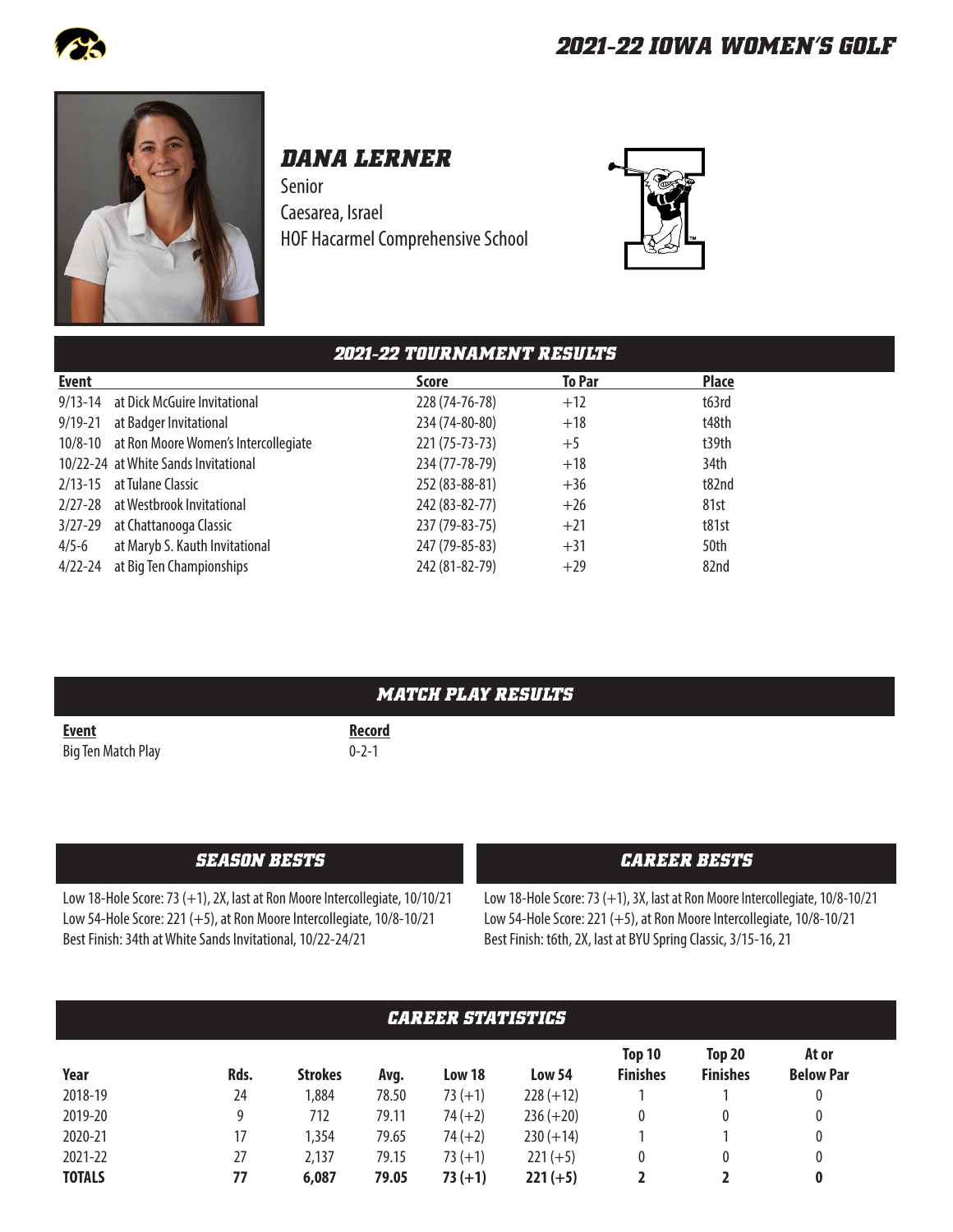



*MANUELA LIZARAZU*

Senior Bogota, Colombia Colegio Marymount



# *2021-22 TOURNAMENT RESULTS*

| <b>Event</b> |                                              | <b>Score</b>   | <b>To Par</b> | <b>Place</b> |
|--------------|----------------------------------------------|----------------|---------------|--------------|
|              | 9/13-14 at Dick McGuire Invitational         |                |               |              |
| $9/19 - 21$  | at Badger Invitational                       |                | --            |              |
|              | 10/8-10 at Ron Moore Women's Intercollegiate | 227 (75-79-73) | $+11$         | t55th        |
|              | 10/22-24 at White Sands Invitational         | 229 (81-78-70) | $+13$         | t31st        |
|              | 2/13-15 at Tulane Classic                    | 237 (81-77-79) | $+21$         | t43rd        |
|              | 2/27-28 at Westbrook Invitational            | 227 (73-76-78) | $+11$         | 68th         |
| 3/27-29      | at Chattanooga Classic                       |                | --            |              |
| $4/5 - 6$    | at Maryb S. Kauth Invitational               | 240 (82-78-80) | $+24$         | 46th         |
|              | 4/22-24 at Big Ten Championships             |                |               |              |

| <i><b>MATCH PLAY RESULTS</b></i> |  |  |  |  |
|----------------------------------|--|--|--|--|
|                                  |  |  |  |  |
|                                  |  |  |  |  |

**Event** Record Big Ten Match Play **D** 2-0

#### *SEASON BESTS CAREER BESTS*

Low 18-Hole Score: 70 (-2) at White Sands Invitational, 10/24/21 Low 54-Hole Score: 227 (+11), 2X, last at Westbrook Invitational, 2/27-28/22 Best Finish: t31st at White Sands Invitational, 10/22-24/21

Low 18-Hole Score: 68 (-4) at Bruzzy Challenge, 4/1/19 Low 54-Hole Score: 214 (-2) at Bruzzy Challenge, 4/1-2/19 Best Finish: 3rd at Diane Thomason Invitational, 9/29-30/18

| <b><i>CAREER STATISTICS</i></b> |      |                |       |          |               |                           |                                  |                           |  |
|---------------------------------|------|----------------|-------|----------|---------------|---------------------------|----------------------------------|---------------------------|--|
| Year                            | Rds. | <b>Strokes</b> | Avg.  | Low 18   | <b>Low 54</b> | Top 10<br><b>Finishes</b> | <b>Top 20</b><br><b>Finishes</b> | At or<br><b>Below Par</b> |  |
| 2018-19                         | 30   | 2,225          | 75.17 | $68(-4)$ | $214(-2)$     |                           |                                  | 4                         |  |
| 2019-20                         | 17   | ,300           | 76.47 | $70(-2)$ | $225 (+9)$    | 0                         | 0                                |                           |  |
| 2020-21                         | 14   | 1,079          | 77.07 | 72(E)    | $233 (+17)$   |                           |                                  |                           |  |
| 2021-22                         | 15   | ,160           | 77.33 | $70(-2)$ | $227 (+11)$   | 0                         | $\mathbf{0}$                     |                           |  |
| <b>TOTALS</b>                   | 76   | 5,764          | 75.84 | $68(-4)$ | $214(-2)$     |                           |                                  |                           |  |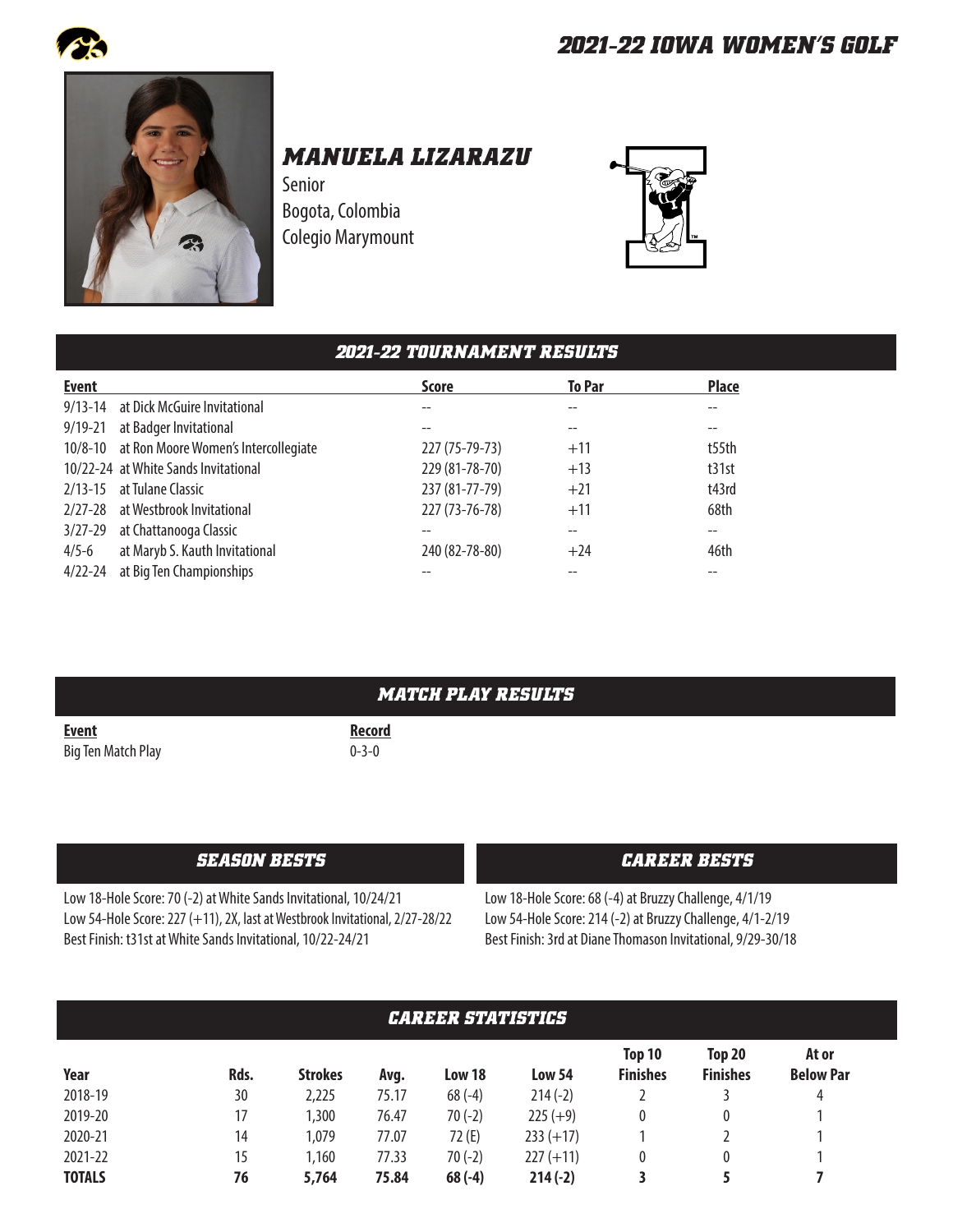



# *PAULA MIRANDA*

Freshman Puebla, Mexico Colegio Americano de Puebla



|              |                                      | <b>2021-22 TOURNAMENT RESULTS</b> |               |                   |
|--------------|--------------------------------------|-----------------------------------|---------------|-------------------|
| <b>Event</b> |                                      | <b>Score</b>                      | <b>To Par</b> | <b>Place</b>      |
| $9/13 - 14$  | at Dick McGuire Invitational         | 221 (74-74-73)                    | $+5$          | t32nd             |
| $9/19 - 21$  | at Badger Invitational               | 222 (67-79-76)                    | $+6$          | t20th             |
| $10/8 - 10$  | at Ron Moore Women's Intercollegiate | 212 (72-72-68)                    | $-4$          | t <sub>2</sub> nd |
|              | 10/22-24 at White Sands Invitational | 229 (79-77-73)                    | $+13$         | t31st             |
| $2/13 - 15$  | at Tulane Classic                    | 234 (81-76-77)                    | $+18$         | t30th             |
| $2/27 - 28$  | at Westbrook Invitational            | 218 (71-73-74)                    | $+2$          | t23rd             |
| $3/27 - 29$  | at Chattanooga Classic               | 223 (81-73-69)                    | $+7$          | t31st             |
| $4/5 - 6$    | at Maryb S. Kauth Invitational       | 227 (73-74-80)                    | $+11$         | t15th             |
| $4/22 - 24$  | at Big Ten Championships             | 232 (77-76-79)                    | $+19$         | t64th             |

|                    | MATCH PLAY RESULTS |
|--------------------|--------------------|
| <b>Event</b>       | <b>Record</b>      |
| Big Ten Match Play | $1 - 2 - 0$        |

### *SEASON BESTS CAREER BESTS*

Low 18-Hole Score: 67 (-5) at Badger Invitational, 9/19/21 Low 54-Hole Score: 212 (-4) at Ron Moore Intercollegiate, 10/8-10/21 Best Finish: t2nd at Ron Moore Intercollegiate, 10/8-10/21

Low 18-Hole Score: 67 (-5) at Badger Invitational, 9/19/21 Low 54-Hole Score: 212 (-4) at Ron Moore Intercollegiate, 10/8-10/21 Best Finish: t2nd at Ron Moore Intercollegiate, 10/8-10/21

| <b>CAREER STATISTICS</b> |      |                |       |          |           |                           |                           |                           |  |
|--------------------------|------|----------------|-------|----------|-----------|---------------------------|---------------------------|---------------------------|--|
| Year                     | Rds. | <b>Strokes</b> | Avg.  | Low 18   | Low 54    | Top 10<br><b>Finishes</b> | Top 20<br><b>Finishes</b> | At or<br><b>Below Par</b> |  |
| 2021-22                  | 27   | 2,018          | 74.74 | $67(-5)$ | $212(-4)$ |                           |                           |                           |  |
| <b>TOTALS</b>            | 27   | 2,018          | 74.74 | $67(-5)$ | $212(-4)$ |                           |                           |                           |  |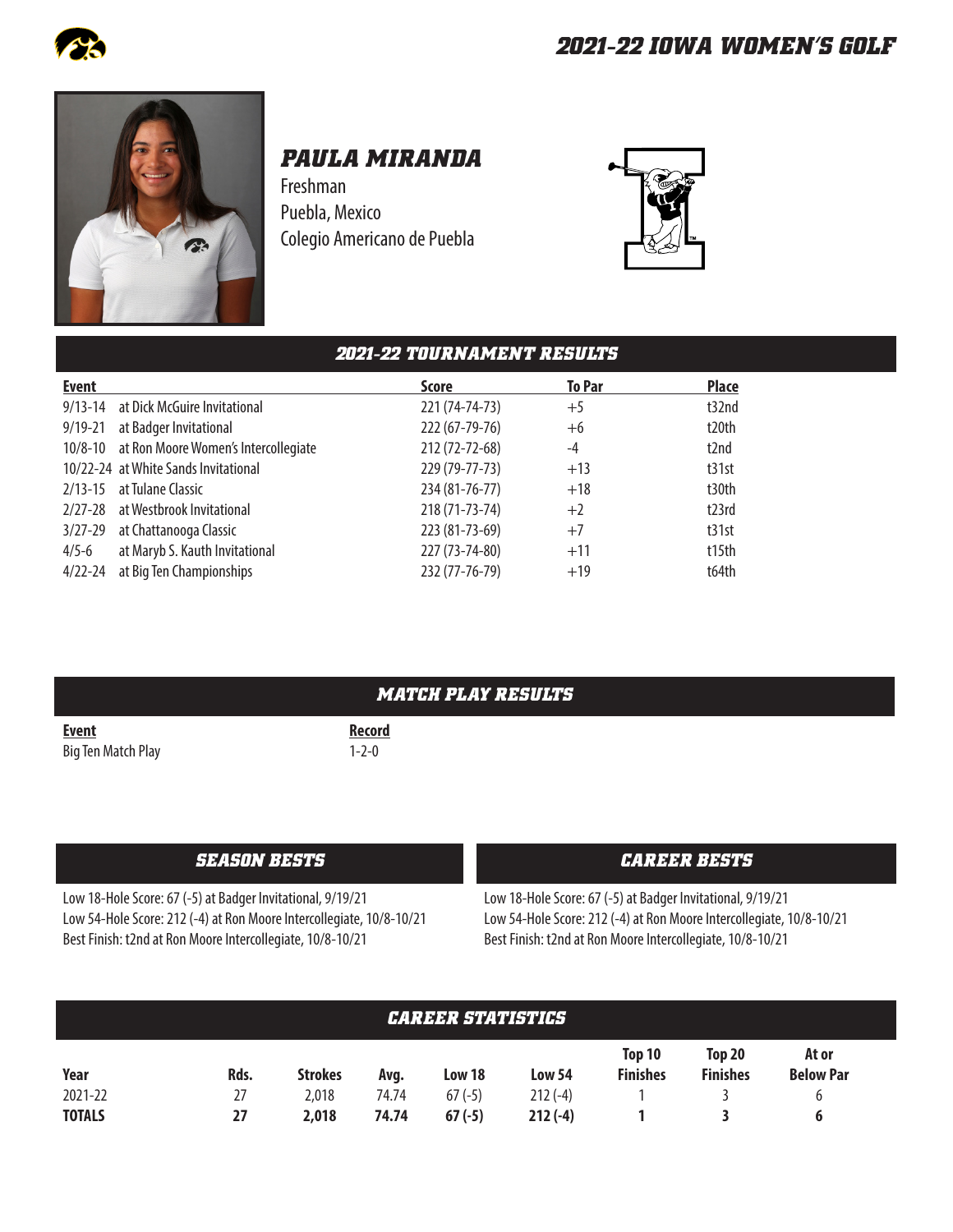



# *LEA ZEITLER*

Junior Fiecht/Mieming Tyrol, Austria Bundesoberstufenrealgymnastium fur Berufstatige



|              |                                              | <b>2021-22 TOURNAMENT RESULTS</b> |                   |                   |
|--------------|----------------------------------------------|-----------------------------------|-------------------|-------------------|
| <b>Event</b> |                                              | <b>Score</b>                      | <b>To Par</b>     | <b>Place</b>      |
| $9/13 - 14$  | at Dick McGuire Invitational                 |                                   | $- -$             | $- -$             |
| $9/19 - 21$  | at Badger Invitational                       | 235 (79-79-77)                    | $+19$             | t54th             |
|              | 10/8-10 at Ron Moore Women's Intercollegiate | 240 (73-90-77)                    | $+24$             | t78th             |
|              | 10/22-24 at White Sands Invitational         |                                   | $\qquad \qquad -$ | $\qquad \qquad -$ |
| $2/13 - 15$  | at Tulane Classic                            | 242 (83-77-82)                    | $+26$             | t58th             |
| $2/27 - 28$  | at Westbrook Invitational                    | 232 (75-81-76)                    | $+16$             | t75th             |
| $3/27 - 29$  | at Chattanooga Classic                       | 236 (85-81-70)                    | $+20$             | t76th             |
| $4/5 - 6$    | at Maryb S. Kauth Invitational               | 239 (80-79-80)                    | $+23$             | t42nd             |
| $4/22 - 24$  | at Big Ten Championships                     | 234 (78-79-74)                    | $+21$             | t68th             |

|                    | <i><b>MATCH PLAY RESULTS</b></i> |
|--------------------|----------------------------------|
| <b>Event</b>       | <b>Record</b>                    |
| Big Ten Match Play | $1 - 1 - 1$                      |

#### *SEASON BESTS CAREER BESTS*

Low 18-Hole Score: 70 (-2) at Chattanooga Classic, 3/29/22 Low 54-Hole Score: 232 (+16) at Westbrook Invitational, 2/27-28/22 Best Finish: t42nd at Maryb S. Kauth Invitational, 4/5-6/22

Low 18-Hole Score: 66 (-6) at Rebel Beach Invitational, 2/15/21 Low 54-Hole Score: 215(-4) at All-State Sugar Bowl Classic, 2/16-18/20 Best Finish: 2nd at Rebel Beach Invitational, 2/15-16/21

| <b>CAREER STATISTICS</b> |      |                |       |          |               |                           |                           |                                         |  |
|--------------------------|------|----------------|-------|----------|---------------|---------------------------|---------------------------|-----------------------------------------|--|
| Year                     | Rds. | <b>Strokes</b> | Avg.  | Low 18   | <b>Low 54</b> | Top 10<br><b>Finishes</b> | Top 20<br><b>Finishes</b> | <b>Rounds at or</b><br><b>Below Par</b> |  |
| 2019-20                  | 17   | 1,242          | 73.06 | $68(-4)$ | $215(-4)$     |                           | 4                         | 6                                       |  |
| 2020-21                  | 21   | 1,622          | 77.23 | $66(-6)$ | 216(E)        |                           |                           |                                         |  |
| 2021-22                  | 21   | 1,666          | 79.33 | $70(-2)$ | $232 (+16)$   |                           |                           |                                         |  |
| <b>TOTALS</b>            | 59   | 4,522          | 76.64 | $66(-6)$ | $215(-4)$     |                           | 6                         | 8                                       |  |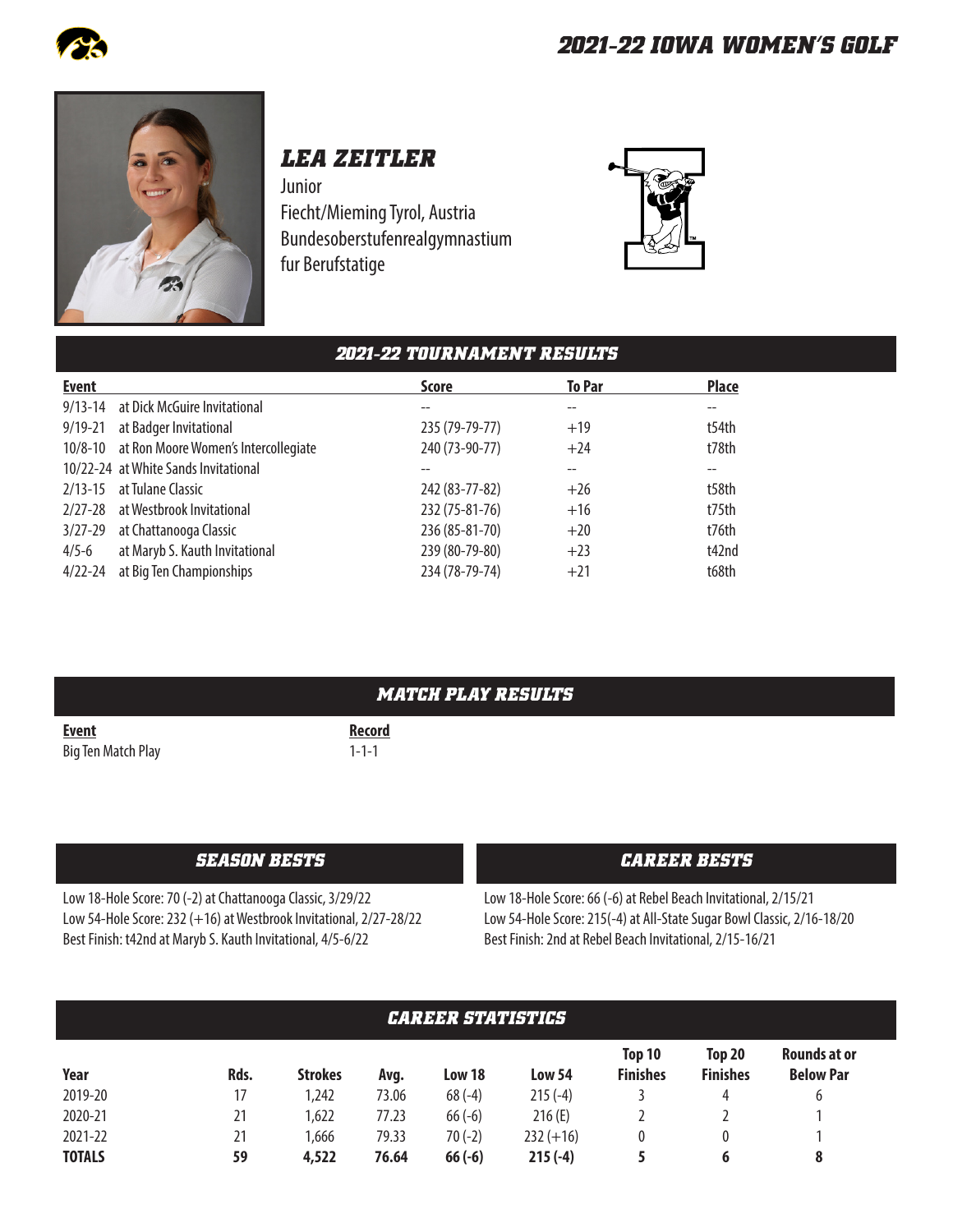

## *TOP 15 TEAM SCORES (18 HOLES)*

| 1.  | 282 | Johnie Imes Invitational             | Fall, 2015          |
|-----|-----|--------------------------------------|---------------------|
| 2.  | 284 | <b>Chattanooga Classic</b>           | <b>Spring, 2022</b> |
|     | 284 | <b>Rebel Beach Invitational</b>      | <b>Spring, 2021</b> |
| 4.  | 285 | Chattanooga Classic                  | Spring 2021         |
|     | 285 | Pinehurst Challenge                  | Fall, 2015          |
|     | 285 | <b>Challenge at Onion Creek</b>      | Fall, 2009          |
| 7.  | 286 | <b>Westbrook Spring Invitational</b> | <b>Spring, 2016</b> |
|     | 286 | <b>Westbrook Spring Invitational</b> | Spring, 2018        |
| 9.  | 287 | <b>Ron Moore Intercollegiate</b>     | Oct. 8-10, 2021     |
|     | 287 | <b>Westbrook Spring Invitational</b> | Spring, 2017        |
| 11. | 288 | <b>BYU Spring Classic</b>            | Spring, 2021        |
|     | 288 | New Mexico State Aggie Invitational  | Fall, 2015          |
|     | 288 | Pinehurst Challenge                  | Fall, 2015          |
| 14. | 289 | <b>Big Ten Championships</b>         | <b>Spring, 2016</b> |
|     | 289 | <b>Wyoming Cowgirl Classic</b>       | Spring 2012         |
|     | 289 | Johnie Imes Invitational             | Fall, 2015          |
|     | 289 | Mercedes-Benz Championship           | Fall, 2017          |
| 18. | 290 | Diane Thomason Invitational          | Fall, 2015          |
|     | 290 | Westbrook Spring Invitational        | <b>Spring, 2012</b> |
|     | 290 | <b>Branch Law Firm Invitational</b>  | Fall, 2017          |
|     |     |                                      |                     |

### *TOP 15 TEAM SCORES (36 HOLES)*

| 1.  | 571 | Johnie Imes Invitational                  | Fall, 2015          |
|-----|-----|-------------------------------------------|---------------------|
| 2.  | 573 | Pinehurst Challenge                       | Fall, 2015          |
| 3.  | 582 | <b>Branch Law Firm Invitational</b>       | Fall, 2017          |
|     | 582 | Westbrook Spring Invitational             | Spring, 2018        |
| 5.  | 584 | <b>BYU Spring Classic</b>                 | <b>Spring, 2021</b> |
|     | 584 | Challenge at Onion Creek                  | Fall, 2009          |
|     | 584 | <b>Westbrook Spring Invitational</b>      | <b>Spring, 2012</b> |
| 8.  | 585 | <b>Westbrook Spring Invitational</b>      | Spring, 2016        |
| 9.  | 586 | <b>Westbrook Spring Invitational</b>      | Spring, 2017        |
| 10. | 587 | <b>Big Ten Championships</b>              | Spring, 2016        |
| 11. | 589 | Pelican Preserve Invitational             | Fall, 2006          |
| 12. | 590 | <b>Landfall Tradition</b>                 | Fall, 2016          |
|     | 590 | <b>Wyoming Cowgirl Classic</b>            | Spring, 2012        |
| 14. | 592 | <b>Texas Tech Red Raider Invitational</b> | Spring, 2016        |
| 15. | 593 | <b>Ron Moore Intercollegiate</b>          | Oct. 8-10, 2021     |
|     | 593 | <b>UNLV Invitational</b>                  | Spring, 2007        |
| 17. | 595 | Westbrook Spring Invitational             | <b>Spring, 2012</b> |
|     | 595 | <b>Badger Invitational</b>                | Fall, 2010          |
|     | 595 | Challenge at Onion Creek                  | Fall, 2010          |
|     | 595 | East West Match Play Challenge            | Fall, 2019          |

### *TOP 15 TEAM SCORES (54 HOLES)*

| 1.  | 864 | Johnie Imes Invitational             | Fall, 2015          |
|-----|-----|--------------------------------------|---------------------|
| 2.  | 871 | <b>Westbrook Spring Invitational</b> | <b>Spring, 2016</b> |
| 3.  | 873 | <b>Westbrook Spring Invitational</b> | Spring, 2017        |
|     | 873 | Pinehurst Challenge                  | Fall, 2015          |
| 5.  | 879 | <b>Westbrook Spring Invitational</b> | Spring, 2012        |
|     | 879 | <b>Branch Law Firm Invitational</b>  | Fall, 2017          |
| 7.  | 880 | <b>Ron Moore Intercollegiate</b>     | Oct. 8-10, 2021     |
| 8.  | 884 | <b>Wyoming Cowgirl Classic</b>       | Spring, 2012        |
| 9.  | 886 | New Mexico State Invitational        | Fall, 2015          |
| 10. | 885 | Westbrook Spring Invitational        | Spring, 2017        |
|     | 885 | <b>Westbrook Spring Invitational</b> | Spring, 2018        |
| 12. | 887 | <b>Landfall Tradition</b>            | Fall, 2016          |
| 13. | 888 | <b>Challenge at Onion Creek</b>      | Fall, 2009          |
|     | 888 | Diane Thomason Invitational          | Fall, 2015          |
|     | 888 | Mercedes-Benz Championships          | Fall, 2017          |
| 16. | 891 | <b>Pelican Preserve Invitational</b> | Fall, 2006          |
|     |     |                                      |                     |

### *TOP 10 TEAM SCORES (72 HOLES)*

| 1.  | 1,223 | <b>Big Ten Championships</b> | Spring, 2006        |
|-----|-------|------------------------------|---------------------|
| 2.  | 1,227 | <b>Big Ten Championships</b> | Spring, 1998        |
| 3.  | 1,231 | <b>Big Ten Championships</b> | Spring, 2008        |
| 4.  | 1,238 | <b>Big Ten Championships</b> | <b>Spring, 1991</b> |
| 5.  | 1,239 | <b>Big Ten Championships</b> | Spring, 2003        |
| 6.  | 1,253 | <b>Big Ten Championships</b> | Spring, 2004        |
| 7.  | 1,255 | <b>Big Ten Championships</b> | <b>Spring, 2010</b> |
| 8.  | 1,257 | <b>Big Ten Championships</b> | Spring, 2007        |
| 9.  | 1,261 | <b>Big Ten Championships</b> | Spring, 2011        |
| 10. | 1,262 | <b>Big Ten Championships</b> | Spring, 2000        |

## *TOP 20 TEAM SCORING AVERAGES*

| 1.  | 73.9  | Fall, 2015          | 13. | 77.17 | Spring, 2022        |
|-----|-------|---------------------|-----|-------|---------------------|
| 2.  | 74.98 | Fall, 2021          | 14. | 77.5  | Fall, 2001          |
| 3.  | 75.2  | Fall, 2017          | 15. | 77.9  | <b>Spring, 2021</b> |
| 4.  | 76.0  | Spring, 2017        | 16. | 78.0  | Fall, 2000          |
| 5.  | 76.3  | Spring, 2016        | 17. | 78.1  | Fall, 1999          |
|     | 76.3  | Fall, 2010          | 18. | 78.2  | Fall, 2009          |
| 7.  | 76.5  | Fall, 2021          |     | 78.2  | <b>Spring, 2005</b> |
| 8.  | 76.6  | Fall, 2006          | 20. | 78.3  | Spring, 2007        |
| 9.  | 76.7  | <b>Spring, 2012</b> |     |       |                     |
| 10. | 76.9  | Fall, 2011          |     |       |                     |
| 11. | 77.0  | Fall, 2016          |     |       |                     |
| 12. | 77.1  | Fall, 2005          |     |       |                     |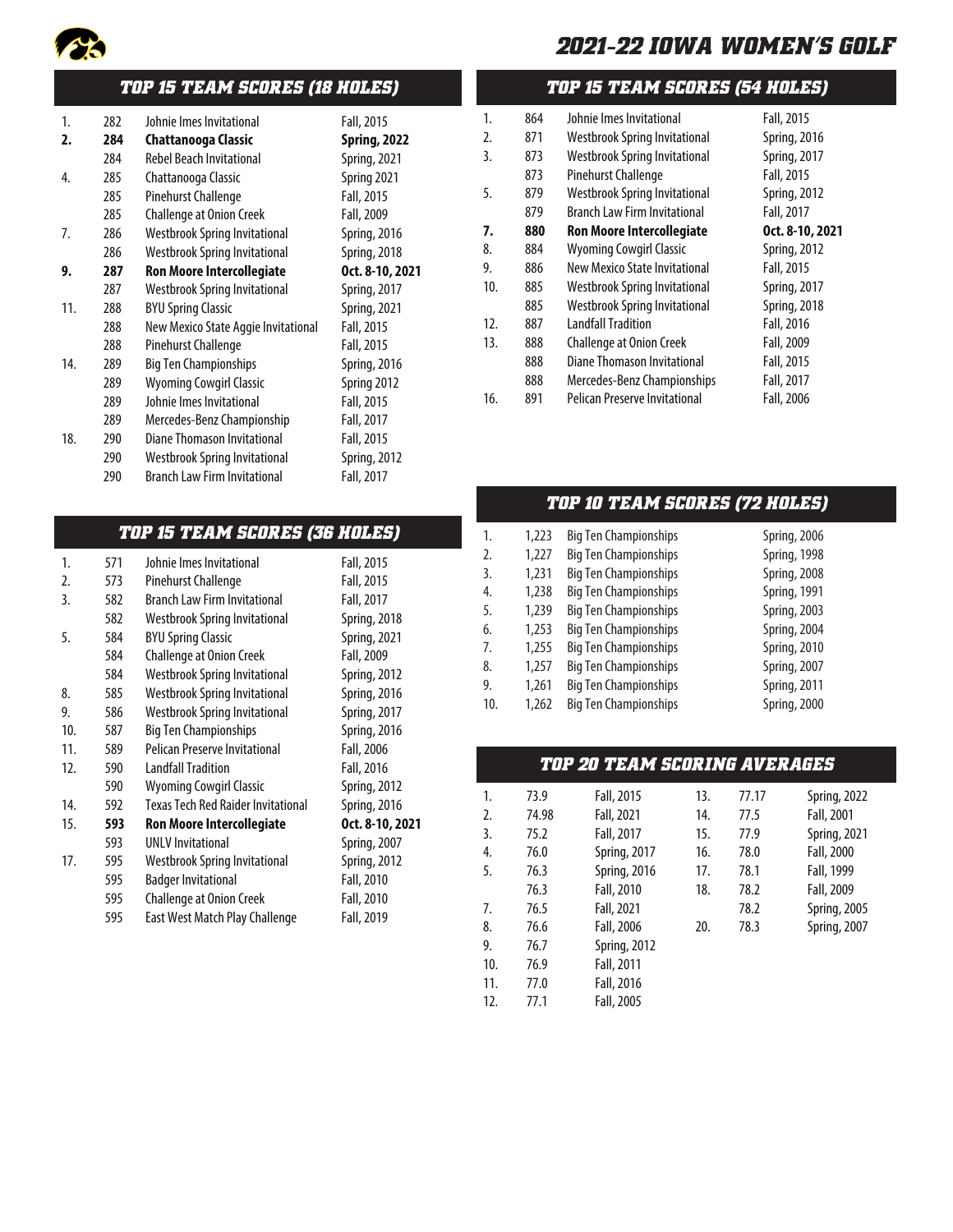

### *TOP 20 INDIVIDUAL SCORES (18 HOLES)*

| 1.  | Lea Zeitler               | 66 | <b>Rebel Beach Invitational</b>      | Spring, 2021        |
|-----|---------------------------|----|--------------------------------------|---------------------|
| 2.  | Paula Miranda             | 67 | <b>Badger Invitational</b>           | 9/22/21             |
|     | Jessica Ip                | 67 | <b>Westbrook Spring Invitational</b> | <b>Spring, 2018</b> |
|     | <b>Shelby Phillips</b>    | 67 | Chip-N-Club Invitational             | Fall, 2013          |
|     | Brianna Coopman           | 67 | Challenge at Onion Creek             | Fall, 2009          |
| 6.  | Paula Miranda             | 68 | <b>Ron Moore Intercollegiate</b>     | Oct. 10, 2021       |
|     | Jessica Ip                | 68 | Mercedes-Benz Championships          | Fall, 2017          |
|     | Jessica Ip                | 68 | <b>Westbrook Spring Invitational</b> | <b>Spring, 2017</b> |
|     | Jessica Ip                | 68 | <b>BYU Entrada Classic</b>           | Spring, 2017        |
|     | Jessica Ip                | 68 | <b>Westbrook Spring Invitational</b> | <b>Spring, 2016</b> |
|     | Amy Ihm                   | 68 | Johnie Imes Invitational             | Fall, 2015          |
|     | Amy Ihm                   | 68 | <b>Big Ten Championships</b>         | <b>Spring, 2015</b> |
|     | Kristi Cardwell           | 68 | <b>Wyoming CowgirlClassic</b>        | <b>Spring, 2012</b> |
|     | <b>Tyrette Metzendorf</b> | 68 | Lady Northern Invitational           | Fall, 2007          |
|     | Jacque Galloway           | 68 | Magnolia Invitational                | Fall, 2019          |
|     | Lea Zeitler               | 68 | Battle at the Beach                  | Fall, 2019          |
| 17. | Paula Miranda             | 69 | <b>Chattanooga Classic</b>           | <b>Spring, 2022</b> |
|     | Morgan Goldstein          | 69 | Chattanooga Classic                  | <b>Spring, 2021</b> |
|     | Klara Wildhaber           | 69 | Chattanooga Classic                  | <b>Spring, 2021</b> |
|     | Jessica Ip                | 69 | Diane Thomason Invitational          | Fall, 2015          |
|     | Shawn Rennegarbe          | 69 | Diane Thomason Invitational          | Fall, 2018          |
|     | Kristi Cardwell           | 69 | Challenge at Onion Creek             | Fall, 2010          |
|     | Chelsea Harris            | 69 | <b>Challenge at Onion Creek</b>      | Fall, 2009          |
|     | Karla Murra               | 69 | Legends of Golf Shootout             | Fall, 2006          |
|     | Karla Murra               | 69 | Pelican Preserve Invitational        | Fall, 2006          |
|     | Liz Bennett               | 69 | Lady Northern Invitational           | Fall, 2001          |
|     | Amy Riepma                | 69 | East/West Rio Verde Invitational     | <b>Spring, 2005</b> |
|     | Jessica Ip                | 69 | <b>Branch Law Firm Invitational</b>  | Fall, 2017          |
|     |                           |    |                                      |                     |

#### *TOP 20 INDIVIDUAL SCORES (36 HOLES)*

| 1. | Amy Ihm            |
|----|--------------------|
|    | Kristi Cardwell    |
| 3. | Jessica Ip         |
| 4. | Chelsea Harris     |
| 5. | Chelsea Harris     |
|    | Jessica Ip         |
|    | Lea Zeitler        |
|    | Jacque Galloway    |
| 9. | Sophie Liu         |
|    | Kristin Glesne     |
|    | Jessie Sindlinger  |
|    | Elisa Suarez       |
|    | Amy Ihm            |
|    | Amy Ihm            |
|    | Chelsea Harris     |
|    | Kristi Cardwell    |
|    | Chelsea Harris     |
|    | Tyrette Metzendorf |
|    | Laura Holmes       |
|    | Elisa Suarez       |
|    | Kristin Glesne     |

138 Johnie Imes Invitational Fall, 2015 138 Wyoming Cowgirl Classic Spring, 2012 139 Diane Thomason Invitational Fall, 2015 140 Challenge at Onion Creek Fall, 2009 142 Big Ten Championships Spring, 2012 142 Westbrook Spring Invitational Spring, 2018 142 East West Match Play Fall, 2019 142 BYU Spring Classic Spring, 2021 143 Westbrook Spring Invitational Spring, 2017 143 Ruth Chris Tar Heel Invitational Fall, 2017 143 Pinehurst Challenge Spring, 2016 143 Pinehurst Challenge Spring, 2016 143 Pinehurst Challenge Spring, 2016 143 Big Ten Championships Spring, 2016 143 Westbrook Spring Invitational Spring, 2012 143 Challenge at Onion Creek Fall, 2010 143 Badger Invitational Fall, 2010 143 Legends of Golf Shootout Fall, 2005 143 UALR Invitational Fall, 2000 143 Old Waverly Bulldog Invitational Fall, 2014 143 Branch Law Firm Invitational Fall, 2017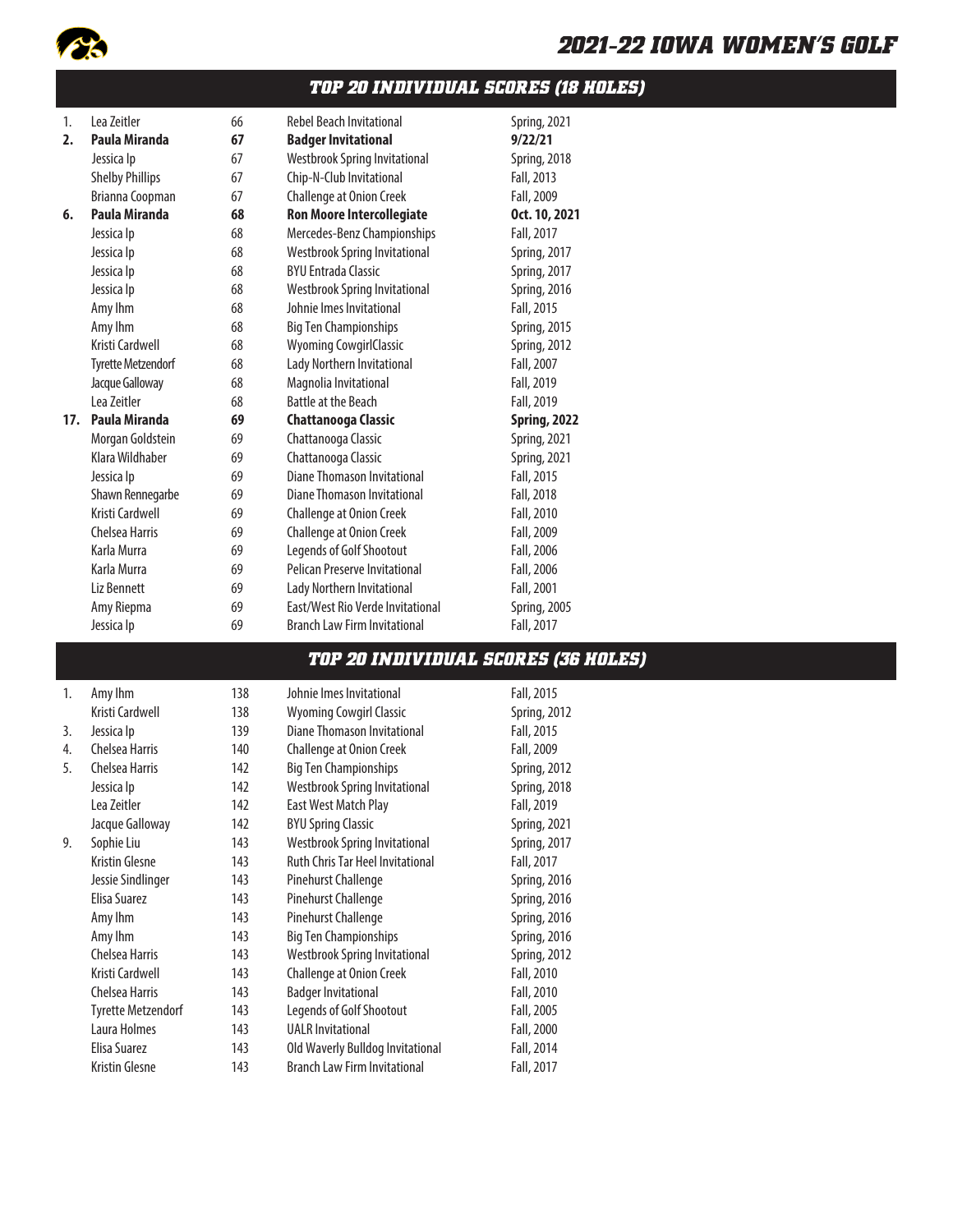

### *TOP 15 INDIVIDUAL SCORES (54 HOLES)*

| 1.  | Amy Ihm           | 211 | <b>Big Ten Championships</b>         | Spring, 2016        |
|-----|-------------------|-----|--------------------------------------|---------------------|
| 2.  | Paula Miranda     | 212 | <b>Ron Moore Intercollegiate</b>     | Oct. 8-10, 2021     |
| 3.  | Jessica Ip        | 212 | Diane Thomason Invitational          | Fall, 2015          |
| 4.  | Amy Ihm           | 213 | Johnie Imes Invitational             | Fall, 2015          |
|     | Kristi Cardwell   | 213 | <b>Wyoming Cowgirl Classic</b>       | <b>Spring, 2012</b> |
|     | Chelsea Harris    | 213 | Challenge at Onion Creek             | Fall, 2009          |
| 7.  | Jessica Ip        | 214 | <b>Branch Law Firm Invitational</b>  | Fall, 2017          |
| 8.  | Jessica Ip        | 215 | <b>Red Raider Invitational</b>       | Fall, 2016          |
|     | Sophie Liu        | 215 | <b>Westbrook Spring Invitational</b> | Spring, 2017        |
|     | Lea Zeitler       | 215 | All State Sugar Bowl                 | Spring, 2020        |
| 11. | Lea Zeitler       | 216 | <b>Rebel Beach Invitational</b>      | <b>Spring, 2021</b> |
|     | Jessica Ip        | 216 | <b>Westbrook Spring Invitational</b> | Spring, 2017        |
|     | Jessica Ip        | 216 | Entrada Classic                      | Spring, 2017        |
|     | Jessie Sindlinger | 216 | <b>Westbrook Spring Invitational</b> | <b>Spring, 2017</b> |
|     | Jessie Sindlinger | 216 | <b>Red Raider Invitational</b>       | <b>Spring, 2016</b> |
| 16. | Amy Ihm           | 216 | Onion Creek                          | <b>Spring, 2013</b> |
|     | Jessica Ip        | 217 | <b>Westbrook Spring Invitational</b> | Spring, 2016        |
|     | Jessie Sindlinger | 217 | <b>Big Ten Championships</b>         | Spring, 2016        |
|     | Amy Ihm           | 217 | <b>Westbrook Spring Invitational</b> | Spring, 2016        |
|     | Karla Murra       | 217 | Pelican Preserve Invitational        | Fall, 2006          |
|     | Jessie Sindlinger | 217 | <b>Onion Creek</b>                   | <b>Spring, 2013</b> |
|     | Elisa Suarez      | 217 | Old Waverly Bulldog Invitational     | Fall, 2014          |
|     | Jacque Galloway   | 217 | Magnolia Invitational                | Fall, 2019          |

### *TOP 15 INDIVIDUAL SCORES (72 HOLES)*

| 1.  | <b>Tyrette Metzendof</b>  | 295 | <b>Big Ten Championships</b> | Spring, 2008        |
|-----|---------------------------|-----|------------------------------|---------------------|
| 2.  | <b>Stacey Bergman</b>     | 299 | <b>Big Ten Championships</b> | Spring, 1998        |
| 3.  | Liz Bennett               | 300 | <b>Big Ten Championships</b> | <b>Spring, 2003</b> |
| 4.  | <b>Stacey Arnold</b>      | 302 | <b>Big Ten Championships</b> | <b>Spring, 1991</b> |
| 5.  | Amy Riepma                | 303 | <b>Big Ten Championships</b> | Spring, 2006        |
| 6.  | M.C. Mullen               | 304 | <b>Big Ten Championships</b> | Spring, 1998        |
| 7.  | Karla Murra               | 306 | <b>Big Ten Championships</b> | Spring, 2006        |
| 8.  | <b>Melanie Boyles</b>     | 307 | <b>Big Ten Championships</b> | Spring, 2008        |
|     | <b>Tyrette Metzendorf</b> | 307 | <b>Big Ten Championships</b> | Spring, 2006        |
|     | M.C. Mullen               | 307 | <b>Big Ten Championships</b> | <b>Spring, 1999</b> |
| 11. | <b>Shirley Trier</b>      | 308 | <b>Big Ten Championships</b> | <b>Spring, 1991</b> |
| 12. | Mary Jo Rollins           | 309 | <b>Big Ten Championships</b> | <b>Spring, 1991</b> |
|     | <b>Stacey Arnold</b>      | 309 | <b>NCAA Championships</b>    | <b>Spring, 1991</b> |
|     | M.C. Mullen               | 309 | <b>Big Ten Championships</b> | Spring, 2000        |
| 15. | <b>Kelli Carney</b>       | 310 | <b>Big Ten Championships</b> | Spring, 1998        |
|     | <b>Kelley Brooke</b>      | 310 | <b>Big Ten Championships</b> | Spring, 1990        |
|     | Amy Butzer                | 310 | <b>Big Ten Championships</b> | Spring, 1987        |